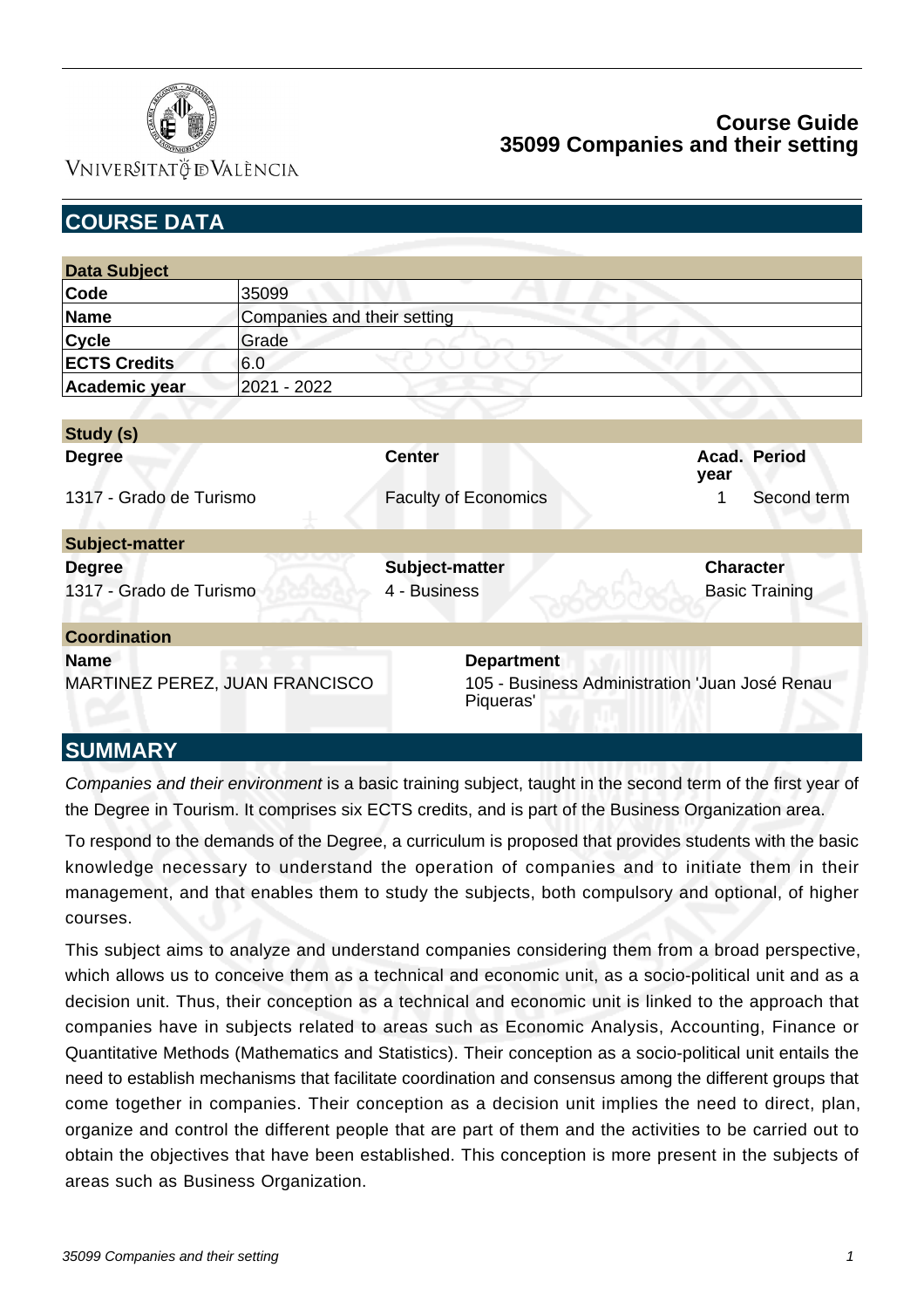

VNIVERSITATÖ IDVALÈNCIA

The subject contents are structured along nine topics and can be divided into two broad parts: the first being about basic business concepts (company and business owner, types of companies, companies and environment, decision making and business objectives, evolution and development of the company) and the second focusing on the main business functions (functional areas and their relationships).

# **PREVIOUS KNOWLEDGE**

**Relationship to other subjects of the same degree** There are no specified enrollment restrictions with other subjects of the curriculum.

### **Other requirements**

No previous knowledge requirements.

# **OUTCOMES**

### **1317 - Grado de Turismo**

- Lead and manage the different types of tourism entities.
- Know the operating procedures in the area of accommodation.
- Know the operating procedures in the area of catering.
- Know the operating procedures in the area of intermediation companies.
- Demonstrate motivation for quality.

Students are expected to be able to:

- Know the concept of company and entrepreneur.
- Identify and classify companies according to different typologies.
- Know the main functional areas and recognize the systemic nature of companies.
- Interpret the influence of the environment on tourist organizations.
- Know the main strategies available in business management.

 - Summarize information in a written report, as well as analyze it by using concepts, techniques and models from the field of Business Management.

- Transmit information orally to other people in an interesting, creative and convincing way.

- Make an efficient use of team work to search, analyze and summarize complex and manifold information by improving creativity.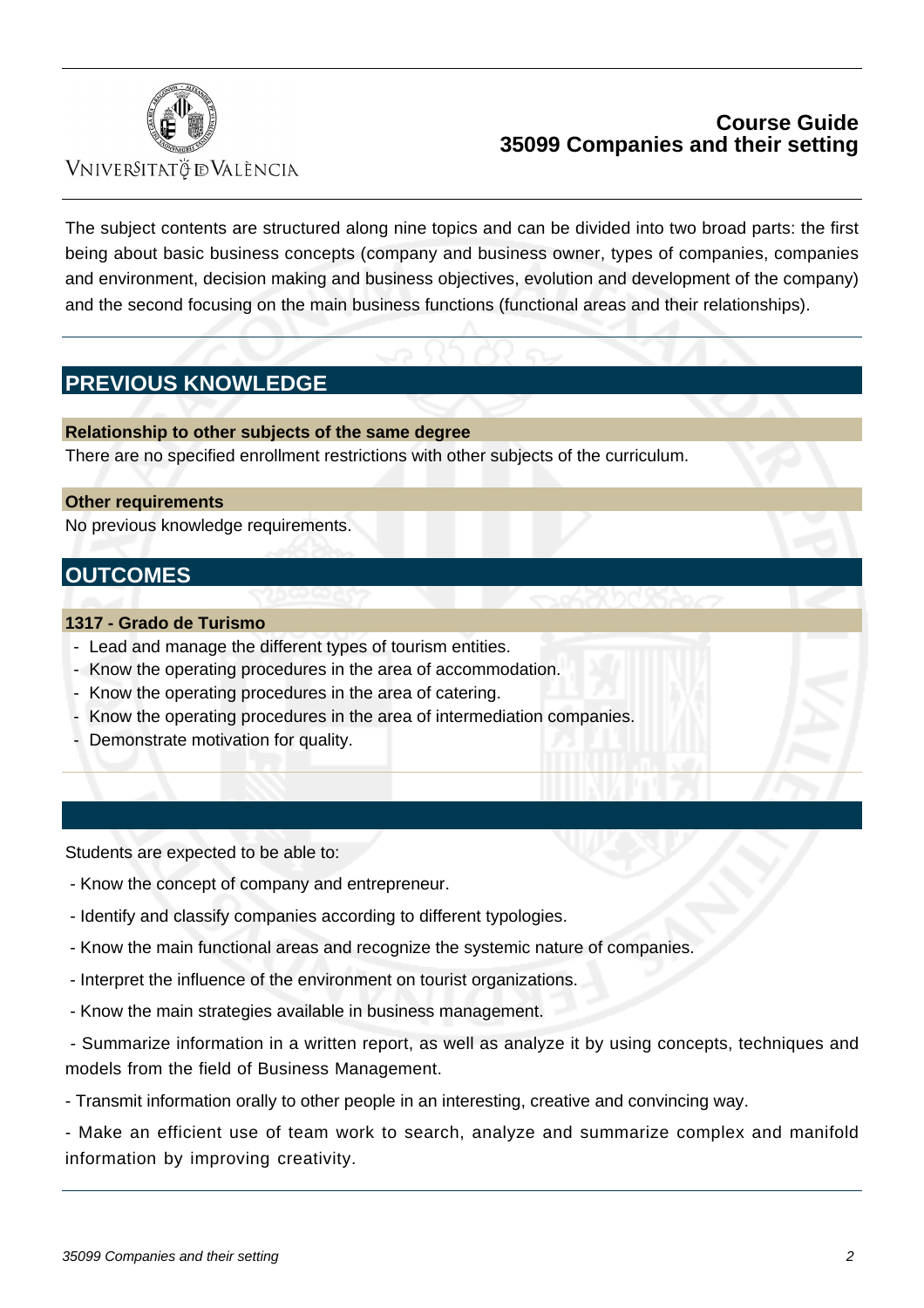

VNIVERSITATÖ ID VALÈNCIA

# **DESCRIPTION OF CONTENTS**

### **1. BUSINESS ORGANIZATIONS AND BUSINESS MANAGEMENT**

- 1.1. The business organization: concept and elements
- 1.2. The business organization as a system
- 1.3. Business management
- 1.4. Types of business organizations

### **2. ENTREPRENEURSHIP, MANAGEMENT AND CORPORATE GOVERNANCE**

- 2.1. Concept of ownership and management: entrepreneur and business manager
- 2.2. Business management: roles and levels
- 2.3. Corporate governance

#### **3. THE COMPANIES ENVIRONMENT**

- 3.1. Definition of environment
- 3.2. General environment
- 3.3. Competitive environment
- 3.4. Types of environments
- 3.5. Introduction to corporate social responsibility (CSR)

### **4. THE FIRM'S EVOLUTION**

- 4.1. Creation of companies
- 4.2. Development of companies: growth directions
- 4.3. Development of companies: modes

#### **5. OPERATIONS MANAGEMENT, QUALITY AND INNOVATION**

- 5.1. Operations management.
- 5.2. Quality: concept, management approaches and quality costs.
- 5.3. Innovation management.

### **6. HUMAN RESOURCES MANAGEMENT**

- 6.1. HR Uptake
- 6.2. HR Motivation
- 6.3. HR Development
- 6.4. Support functions

## **7. MARKETING AND FINANCIAL MANAGEMENT**

- 7.1. Commercial and marketing function
- 7.2. Finance function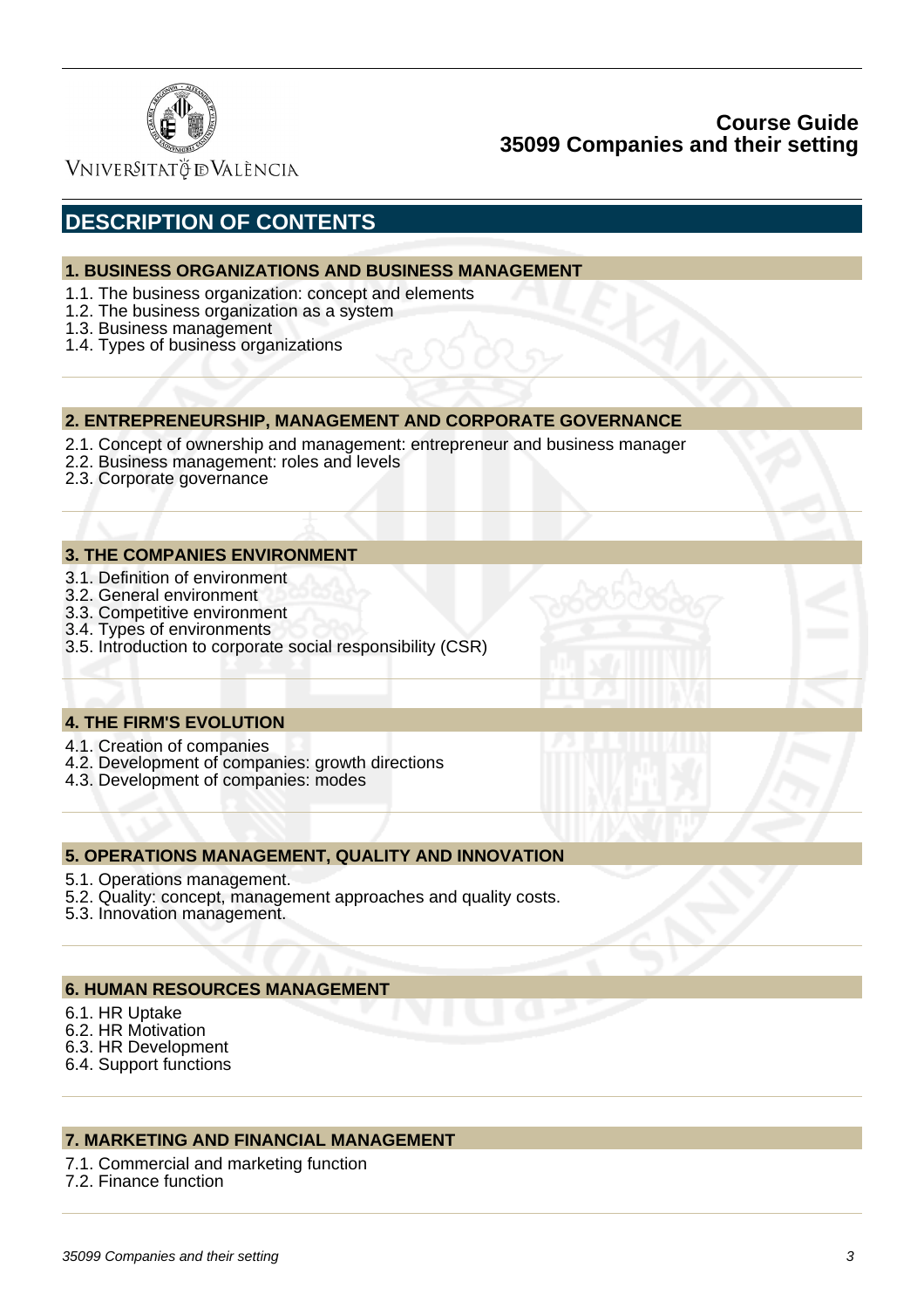

VNIVERSITATÖ IDVALÈNCIA

### **8. THE GENERAL MANAGEMENT FUNCTION**

- 8.1. Planning and control
- 8.2. Organization
- 8.3. Management and leadership

### **9. OBJECTIVES SETTING AND DECISION MAKING**

- 9.1. Goal concept
- 9.2. Design of the goal system: mission, general and operational goals
- 9.3. The decision-making process
- 9.4. Types of decisions

# **WORKLOAD**

| <b>ACTIVITY</b>                |              | <b>Hours</b> | % To be attended |
|--------------------------------|--------------|--------------|------------------|
| Theory classes                 |              | 30,00        | 100              |
| <b>Classroom practices</b>     |              | 30,00        | 100              |
| Development of group work      |              | 20,00        | 0                |
| Development of individual work |              | 15,00        |                  |
| Study and independent work     |              | 55,00        |                  |
|                                | <b>TOTAL</b> | 150,00       |                  |

# **TEACHING METHODOLOGY**

Within the teaching-learning process of the subject Companies and their setting, different teaching methods will be used. On the one hand, expositive didactic forms for theory lessons, although other teaching methods will be used as well - didactic forms of participation - that seek the involvement of students in the teaching-learning process. This second type of methods favors the interaction between the teacher and students as well as between students themselves, and are adequate for the development of generic competences. The methodology will be the following:

Theory lessons: Combination of brainstorming with master classes to introduce new contents. On the one hand by using brainstorming we pretend students link new knowledge to their previous knowledge, on the other hand master classes allow us to consolidate the new knowledge. So it facilitates a significant learning experience and gets students a more active role in the teaching-learning process, allowing them to become more autonomous.

For each unit, the teacher will facilitate students (through Moodle) a lesson guide and the references that will allow them to study and to build their own study materials. Through this procedure we want students to develop the next generic competencies: critical thinking skill, ability to search and analyze information, self-learning skill and ability to use new information technologies.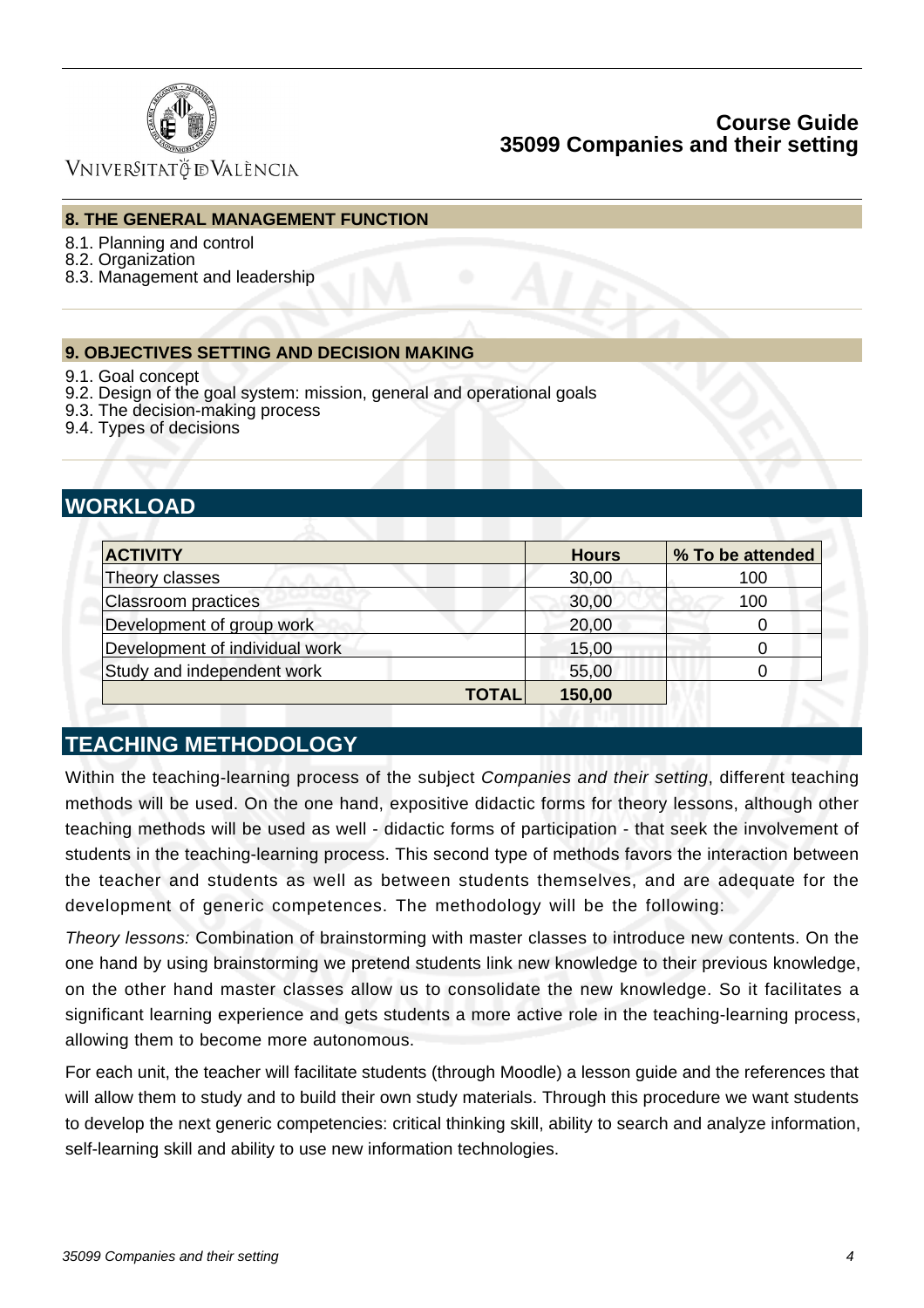

VNIVERSITATÖ ID VALÈNCIA

Practical lessons: allow students to put into practice the knowledge acquired in theory lessons, as well as enhancing their ability to teamwork and interpersonal communication skills. At the same time, these sessions are expected to improve the students' ability to organize and plan their own work. During practice sessions, the case study method will be used, solving real cases individually or/and in groups. Other forms of teaching will also be used, such as the analysis and discussion of readings in class or role-playing.

Following the article 6.9. of the assessment and qualification norms of the University of Valencia, the practice-oriented lectures/practical lessons are of compulsory attendance. It will be considered that a student has accomplished with this obligation if he/she attends at least 80% of the hours of the practiceorientedlectures and has properly justified the lack of attendance to the rest of the lectures.

# **EVALUATION**

## **FIRST CALL:**

- **Summary test (60% final grade).** Summary tests (exams) main function is assessing the **•** achievement of training goals. The written test can include both, questions with options and open questions. Anyway, questions can be referred to theoretical or practical contents. This exam will be carried out on the official date fixed by the Faculty of Economics. A grade equal to 5 or higher (out of 10) is necessary to pass the subject.
- **Continuous assessment (40% final grade).** This part will assess the evolution of students in their acquisition of specific skills or competencies, generic skills and social skills proposed in this teaching program. Continuous assessment includes different components such as active participation and individual and group work (including presentations). The teacher, throughout the course, will ask students to submit activities to be individually evaluated and / or in groups. Likewise, the participation in the different activities proposed by the teacher will be valued, such as the analysis and discussion of readings or videos or, if it were the case, the attendance to conferences or seminars. Finally, the realization of a monographic group work will be evaluated. In addition, the expositions of the main conclusions of the work will be valued in order to verify the oral communication ability of the student. The continuos assessment is composed of two parts:

1) Presentations and participation (10%). This component will not be recoverable in second call.

2) Delivery of assignments (30%) . This component will be recoverable in second call.

The final grade of the student will be the result of the weighted sum of the marks obtained in the synthesis exam and the continuous evaluation, as long as the first part has been passed.

### **SECOND CALL:**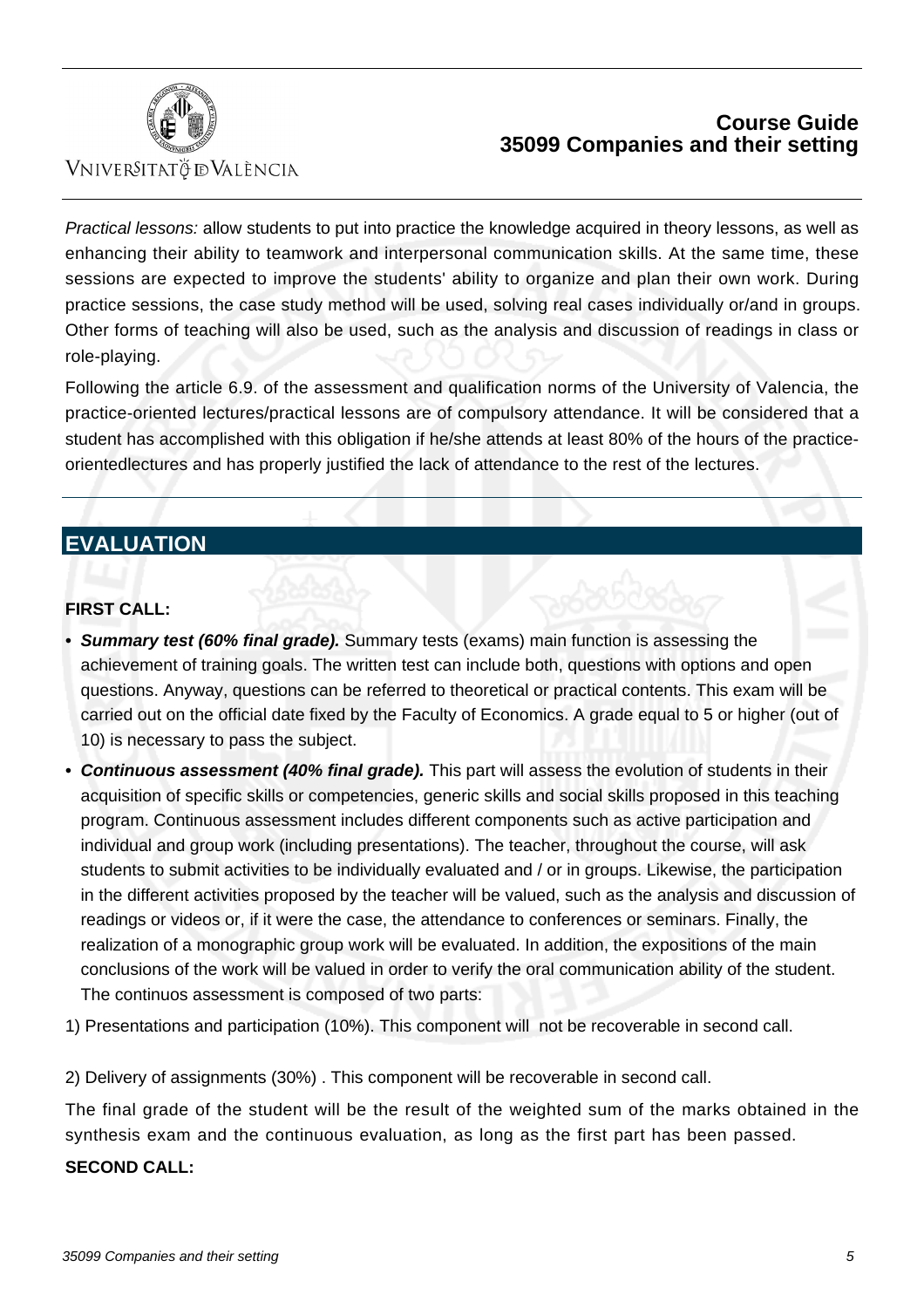

Vniver§itatğ dValència

When the student fails in first call, he/she will have to do the exam again in second call, in the date that the center indicates. It will consist of a test of synthesis of the same characteristics as those of the first exam. The exam will be completed with tests that will allow evaluating, when they exist, the continuous assessment activities classified as recoverable. In this second call, the grades of non-recoverable continuous evaluation activities will be maintained. If the student passes the exam of first call, but fails the evaluation (because a failed continuous evaluation) he/she must repeat the exam in second call.

# **REFERENCES**

#### **Basic**

- Iborra, M., Dasí, A,.Dolz C. y Ferrer, C. (2014): Fundamentos de Dirección de Empresas. Conceptos y habilidades directivas. Ed.Thomson, Madrid
- Lloria, M.B. y Mohedano-Suanes, A. (2017): Introducción a la Dirección de Empresas. Casos prácticos. Ed. Pearson. Madrid.
- Martín de Castro, G.; Montoro Sánchez, M.A. y Díez Vial, I. (2016):Fundamentos de administración de empresas. 3ª Edición. Thomsom-Reuters: Civitas. Cizur Menor Navarra.

#### **Additional**

- Casanueva, C y Gallego, M.A. (2016): Empresas y organizaciones turísticas. 3ª Edición. Ediciones Pirámide. Madrid.
- Gallego, M.A. y Casanueva, C. (2016): Dirección y organización de empresas turísticas. 2ª Edición. Ediciones Pirámide, Madrid.
- Martín, I. (2014): Dirección y gestión de empresas del sector turístico. Ediciones Pirámide, Madrid.
- El profesorado podrá recomendar referencias complementarias durante el curso.

# **ADDENDUM COVID-19**

**This addendum will only be activated if the health situation requires so and with the prior agreement of the Governing Council**

### **DEGREE IN TOURISM**

#### **1. Contents**

The contents initially set out in the teaching guide have been maintained.

### **2. Volume of work and temporary planning of teaching**